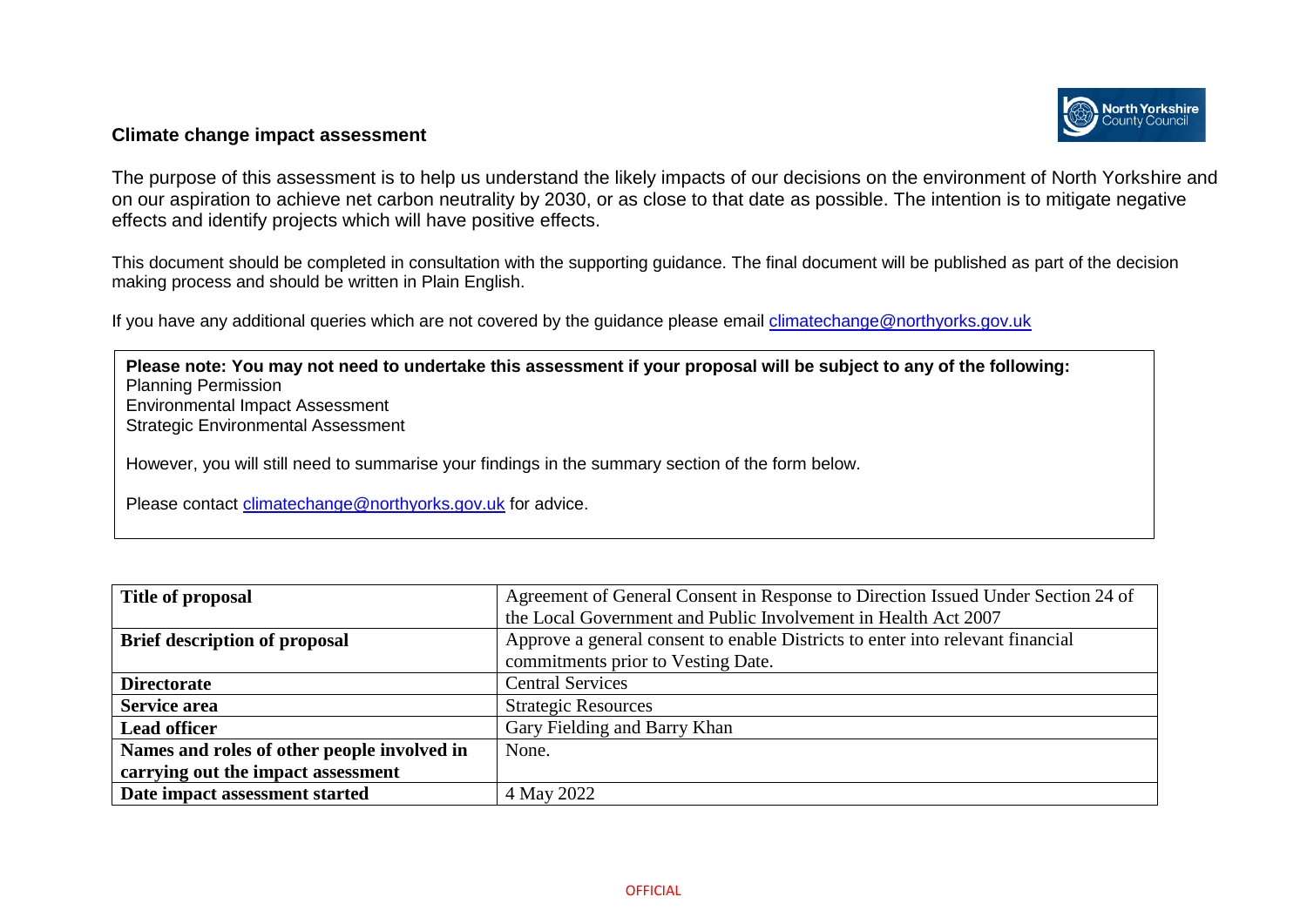## **Options appraisal**

Were any other options considered in trying to achieve the aim of this project? If so, please give brief details and explain why alternative options were not progressed.

The Executive could choose not to grant a General Consent and seek to grant individual decisions for every decision that fall under the Direction. However due to the wording of the legislation and the Direction, this would mean that a large and unmanageable number of decisions would come to the Executive for approval and provide a bureaucratic burden for the District Councils in running their services.

Alternatively the Executive could choose to provide greater or lesser consent as detailed in Appendix 2. However it is proposed that the attached Appendix provides the appropriate level of balance in ensuring oversight by the Executive responsible for the new unitary council whilst allowing freedom of the District Councils to continue running their services.

**What impact will this proposal have on council budgets? Will it be cost neutral, have increased cost or reduce costs?** 

Please explain briefly why this will be the result, detailing estimated savings or costs where this is possible.

This proposal has no direct impact on the Council's existing budget but is designed to protect the future budgets for North Yorkshire Council.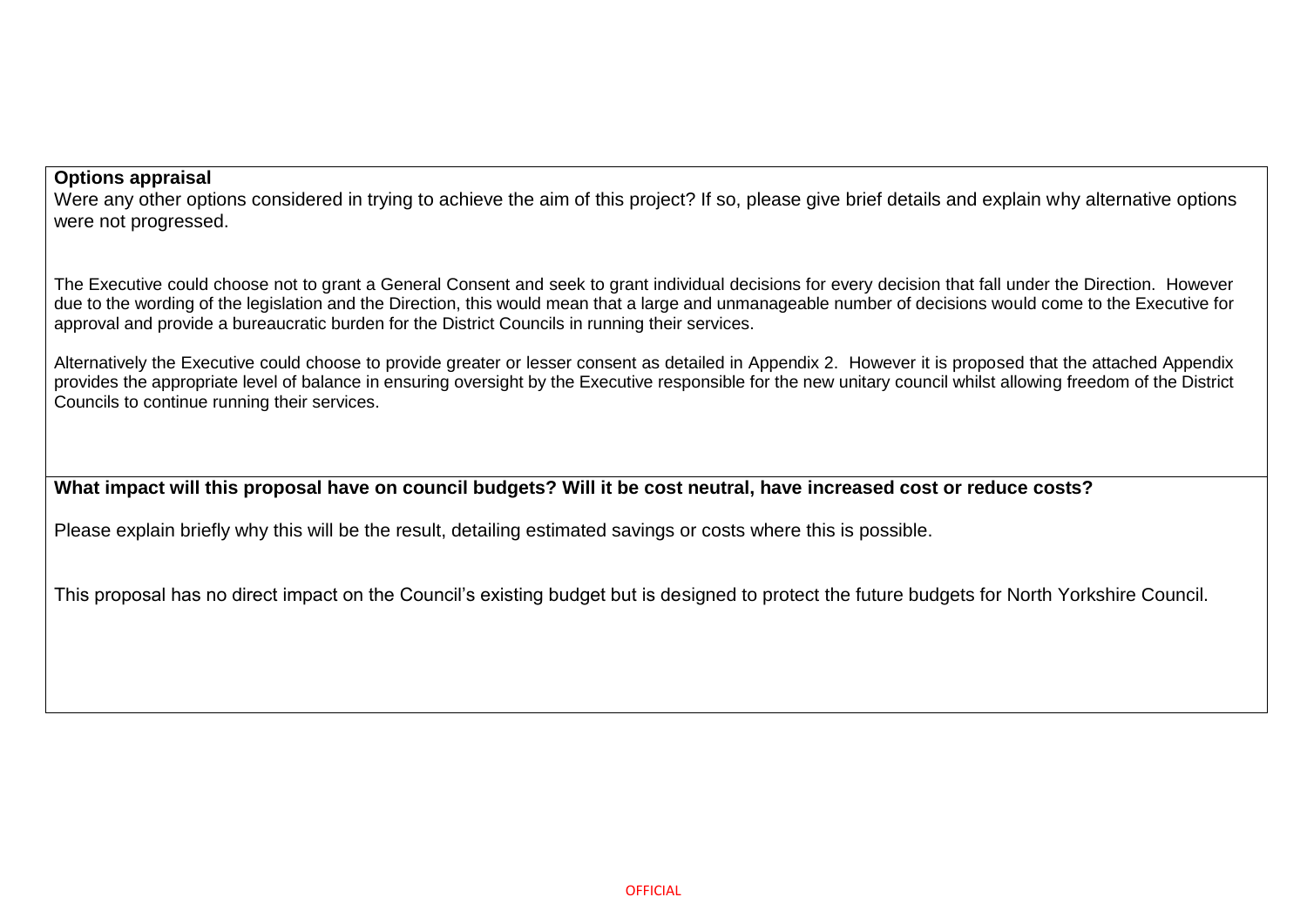| How will this proposal impact<br>on the environment?<br>N.B. There may be short term negative<br>impact and longer term positive<br>impact. Please include all potential<br>impacts over the lifetime of a project<br>and provide an explanation. |                                                     | box below where relevant)<br>mpact<br>Positiv<br>(Place | X in the box below where relevant)<br><b>impact</b><br>$\varpi$<br>(Place<br>$rac{1}{2}$ | e impact<br>the box<br>Ξ.<br>gativ<br>$\frac{1}{2}$<br>$\ddot{\bar{e}}$ | Explain why will it have this effect and<br>over what timescale?<br>Where possible/relevant please include:<br>• Changes over and above business as<br>usual<br>• Evidence or measurement of effect<br>• Figures for $CO2e$<br>• Links to relevant documents | to mitigate any<br>negative impacts. | Explain how you plan Explain how you plan<br>to improve any<br>positive outcomes as<br>far as possible. |
|---------------------------------------------------------------------------------------------------------------------------------------------------------------------------------------------------------------------------------------------------|-----------------------------------------------------|---------------------------------------------------------|------------------------------------------------------------------------------------------|-------------------------------------------------------------------------|--------------------------------------------------------------------------------------------------------------------------------------------------------------------------------------------------------------------------------------------------------------|--------------------------------------|---------------------------------------------------------------------------------------------------------|
| Minimise greenhouse<br>gas emissions e.g.                                                                                                                                                                                                         | Emissions<br>from travel                            |                                                         | $\boldsymbol{X}$                                                                         |                                                                         |                                                                                                                                                                                                                                                              |                                      |                                                                                                         |
| reducing emissions from<br>travel, increasing energy<br>efficiencies etc.                                                                                                                                                                         | <b>Emissions</b><br>from<br>construction            |                                                         | $\boldsymbol{X}$                                                                         |                                                                         |                                                                                                                                                                                                                                                              |                                      |                                                                                                         |
|                                                                                                                                                                                                                                                   | <b>Emissions</b><br>from<br>running of<br>buildings |                                                         | $\boldsymbol{X}$                                                                         |                                                                         |                                                                                                                                                                                                                                                              |                                      |                                                                                                         |
|                                                                                                                                                                                                                                                   | <b>Emissions</b><br>from data<br>storage            |                                                         | $\boldsymbol{X}$                                                                         |                                                                         |                                                                                                                                                                                                                                                              |                                      |                                                                                                         |
|                                                                                                                                                                                                                                                   | Other                                               |                                                         | X                                                                                        |                                                                         |                                                                                                                                                                                                                                                              |                                      |                                                                                                         |
| Minimise waste: Reduce, reuse,<br>recycle and compost e.g. reducing<br>use of single use plastic                                                                                                                                                  |                                                     |                                                         | X                                                                                        |                                                                         |                                                                                                                                                                                                                                                              |                                      |                                                                                                         |
| Reduce water consumption                                                                                                                                                                                                                          |                                                     |                                                         | X                                                                                        |                                                                         |                                                                                                                                                                                                                                                              |                                      |                                                                                                         |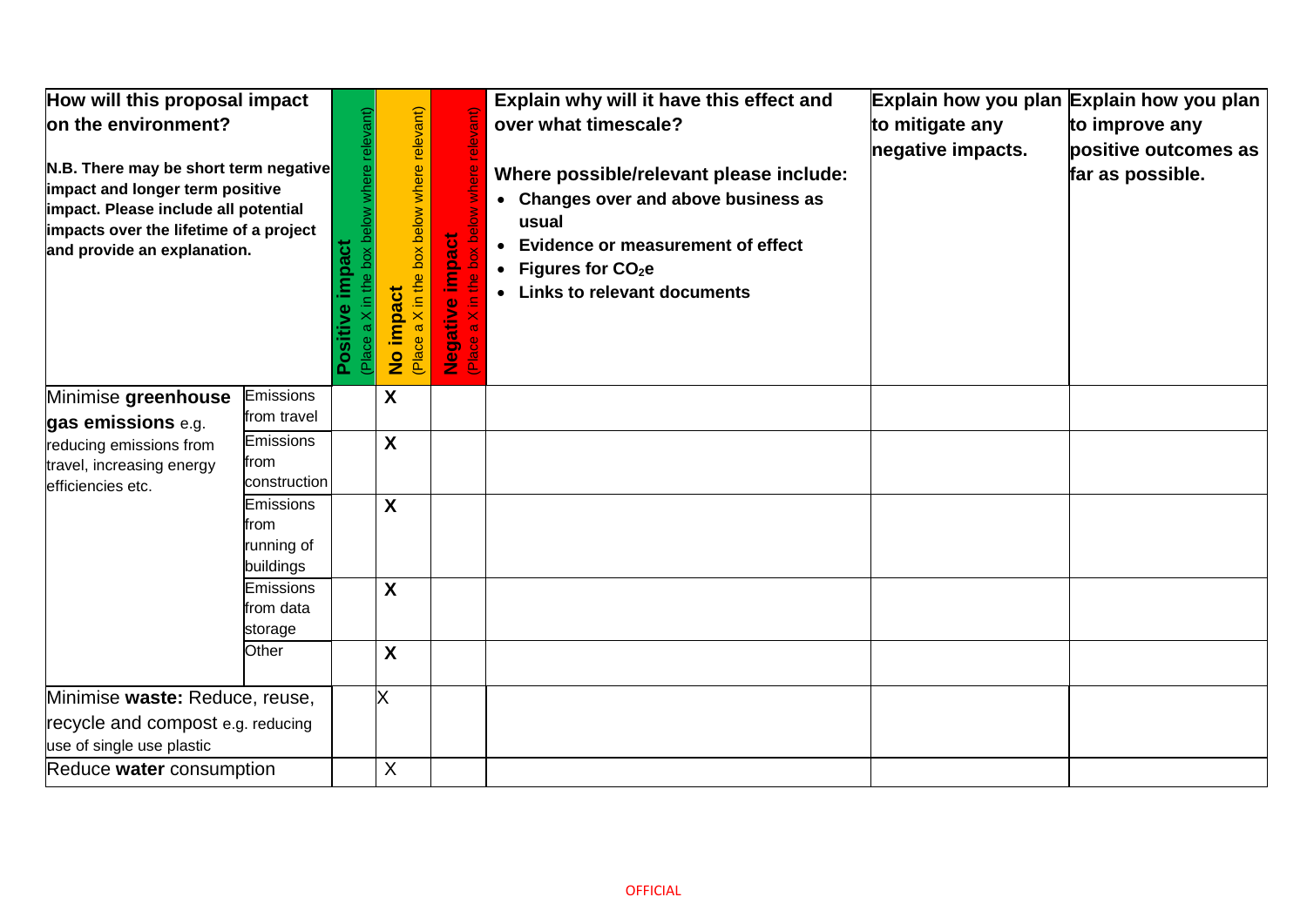| How will this proposal impact<br>on the environment?<br>N.B. There may be short term negative<br>impact and longer term positive<br>impact. Please include all potential<br>impacts over the lifetime of a project<br>and provide an explanation. | where relevant<br>impact<br>Positi<br>Place | in the box below where relevant)<br>No impact<br>Place a | impact<br>$\bullet$<br>Negative<br>Place a Xi | Explain why will it have this effect and<br>over what timescale?<br>Where possible/relevant please include:<br>• Changes over and above business as<br>usual<br><b>Evidence or measurement of effect</b><br>$\bullet$<br>• Figures for $CO2e$<br>• Links to relevant documents | Explain how you plan Explain how you plan<br>to mitigate any<br>negative impacts. | to improve any<br>positive outcomes as<br>far as possible. |
|---------------------------------------------------------------------------------------------------------------------------------------------------------------------------------------------------------------------------------------------------|---------------------------------------------|----------------------------------------------------------|-----------------------------------------------|--------------------------------------------------------------------------------------------------------------------------------------------------------------------------------------------------------------------------------------------------------------------------------|-----------------------------------------------------------------------------------|------------------------------------------------------------|
| Minimise pollution (including air,<br>land, water, light and noise)                                                                                                                                                                               |                                             | X                                                        |                                               |                                                                                                                                                                                                                                                                                |                                                                                   |                                                            |
| Ensure resilience to the effects of<br>climate change e.g. reducing flood<br>risk, mitigating effects of drier, hotter<br>summers                                                                                                                 |                                             | $\sf X$                                                  |                                               |                                                                                                                                                                                                                                                                                |                                                                                   |                                                            |
| Enhance conservation and<br>wildlife                                                                                                                                                                                                              |                                             | $\sf X$                                                  |                                               |                                                                                                                                                                                                                                                                                |                                                                                   |                                                            |
| Safeguard the distinctive<br>characteristics, features and<br>special qualities of North<br>Yorkshire's landscape                                                                                                                                 |                                             | X                                                        |                                               |                                                                                                                                                                                                                                                                                |                                                                                   |                                                            |
| Other (please state below)                                                                                                                                                                                                                        |                                             |                                                          |                                               |                                                                                                                                                                                                                                                                                |                                                                                   |                                                            |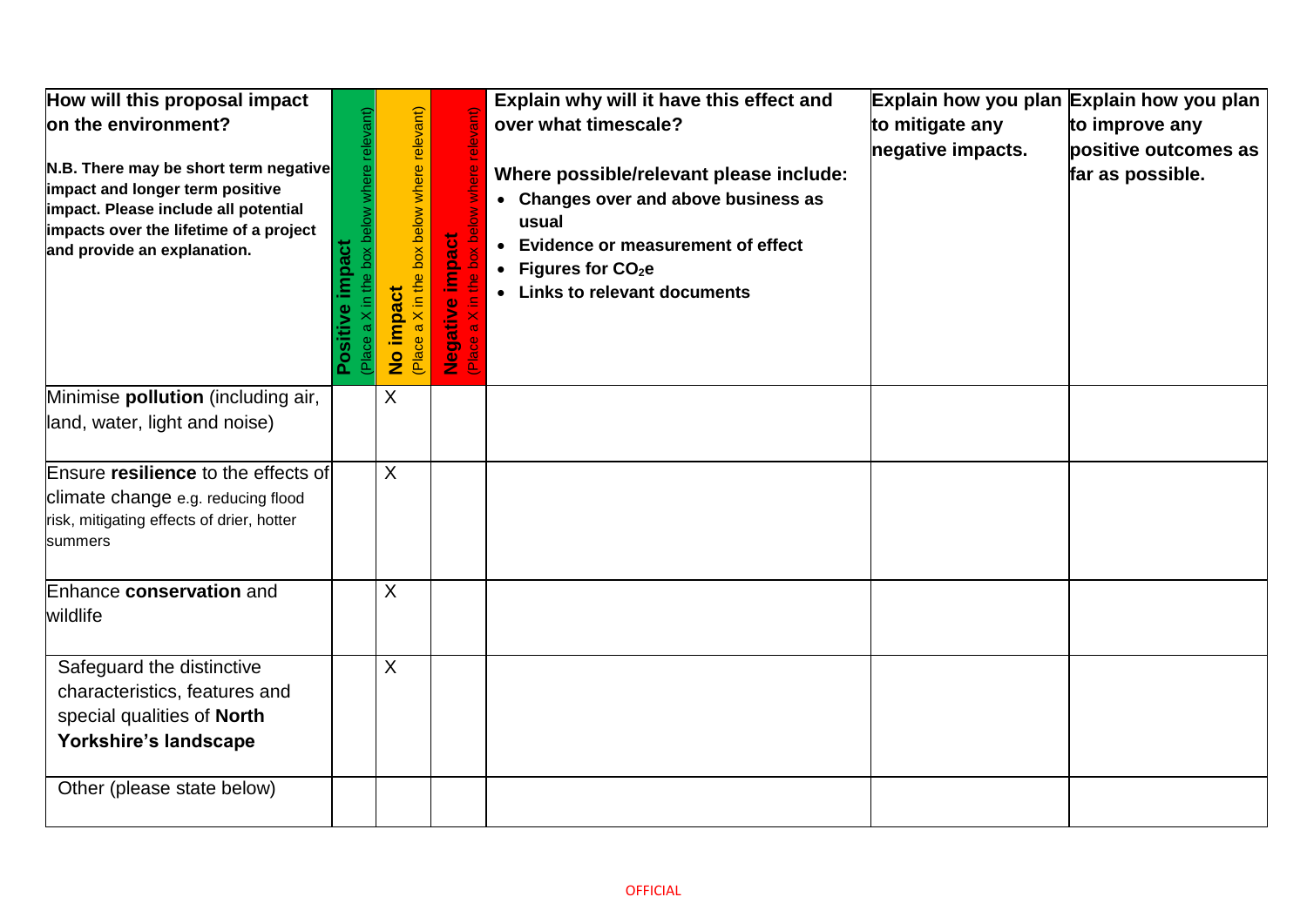**Are there any recognised good practice environmental standards in relation to this proposal?** If so, please detail how this proposal meets those standards.

None.

**Summary** Summarise the findings of your impact assessment, including impacts, the recommendation in relation to addressing impacts, including any legal advice, and next steps. This summary should be used as part of the report to the decision maker.

The proposal seeks to allow District and Borough Councils to continue to make their own decisions (with their corresponding relevant Impact Assessment forms) under the General Consent Framework.